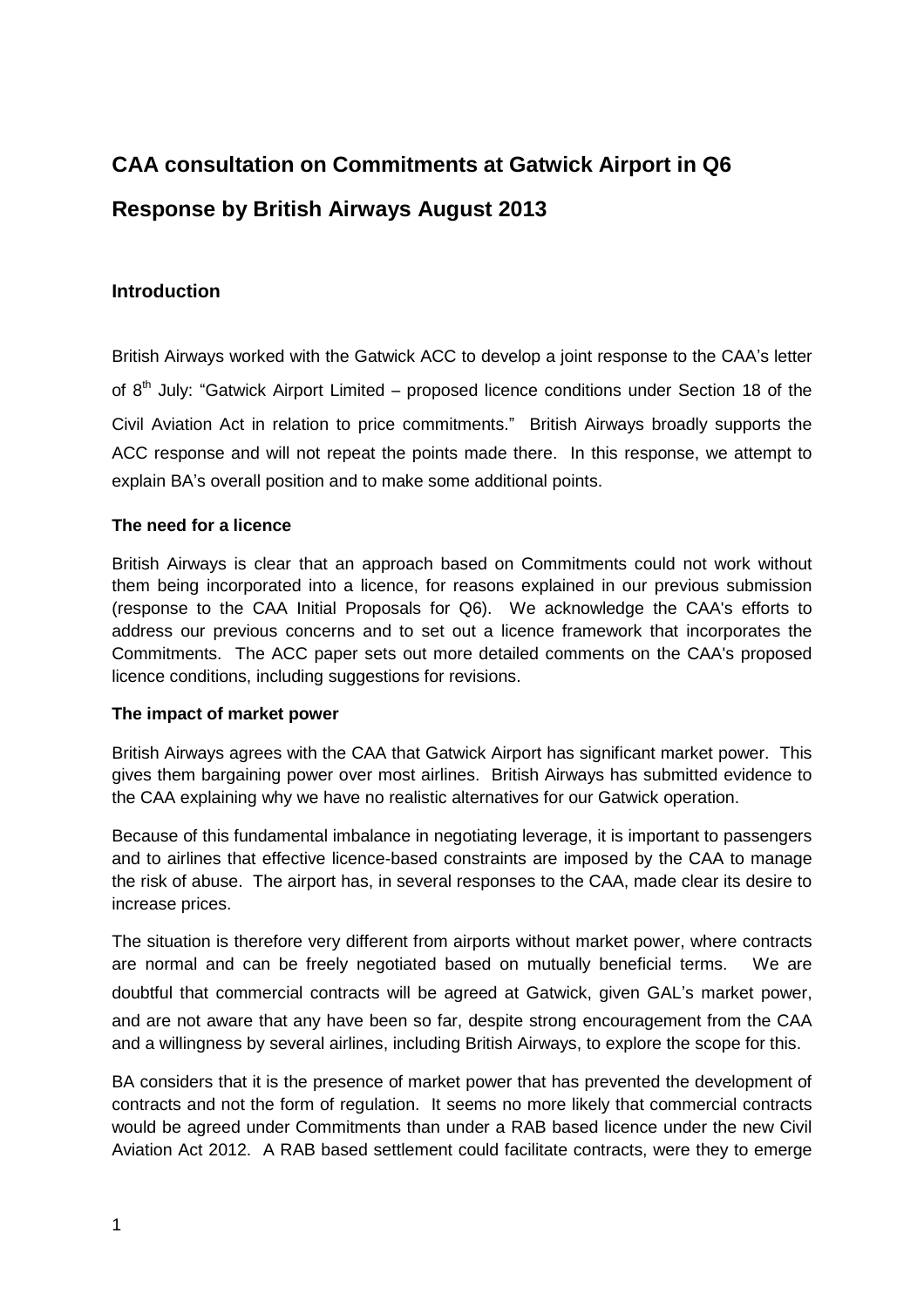(perhaps by a supportive comment in the regulatory policy statement), and we see no intrinsic constraints to commercial contracts imposed by a RAB based approach.

We have therefore considered whether GAL's Commitments, incorporated into a licence in the way envisaged by the CAA, would be likely to constrain GAL's market power. We also considered whether Commitments would offer net advantages to passengers over a RAB based approach.

### **The disadvantages of GAL**'**s Commitments**

BA considers that GAL's proposed Commitments would not constrain GAL's market power and would offer no clear advantages to passengers over a RAB based approach, but would have a number of disadvantages:

- Airport charges would be higher under Commitments (GAL's proposal is RPI+2.5% compared with the CAA RAB proposal of 0% and BA has provided evidence that an efficient settlement would be RPI-10%);
- To the extent that any efficiencies are realised, they would accrue to GAL's shareholders and not to passengers;
- Airlines would be subjected to additional price risks and uncertainties, for example from uncapped premium service charges (which could cover facilities currently covered by regulated airport charges); from the abolition of the public interest protection on non-regulated charges such as check-in and baggage and staff car parking; and from the open ended costs of second runway and additional security costs. These additional costs would be passed on to passengers in one form or another.
- Investment would be likely to reduce significantly given that future profits would no longer depend on the RAB. Therefore worthwhile projects could be subject to cancellation or delay if it were not in GAL shareholders' interests to deliver them. Under commitments, GAL would be incentivised to prioritise investment in projects that offered its shareholders commercial returns (retail etc), ahead of investing in infrastructure that support the passengers interest. The Commitments contain no guarantees that any projects would be delivered. The SQR regime, which would be weaker under GAL's proposal, would not provide adequate financial incentives. The new approach would also provide GAL with the opportunity to game the Commitments by forcing airlines to agree to price increases before they agree to deliver particular projects and infrastructure required to support the passenger interest.
- GAL would be able to change the terms of the Commitments too easily and to make controversial changes. If a non-licence change process is to be included, it should be reserved for uncontroversial changes where there is unanimous or near unanimous support of airlines representing around 90-100% of passengers. The